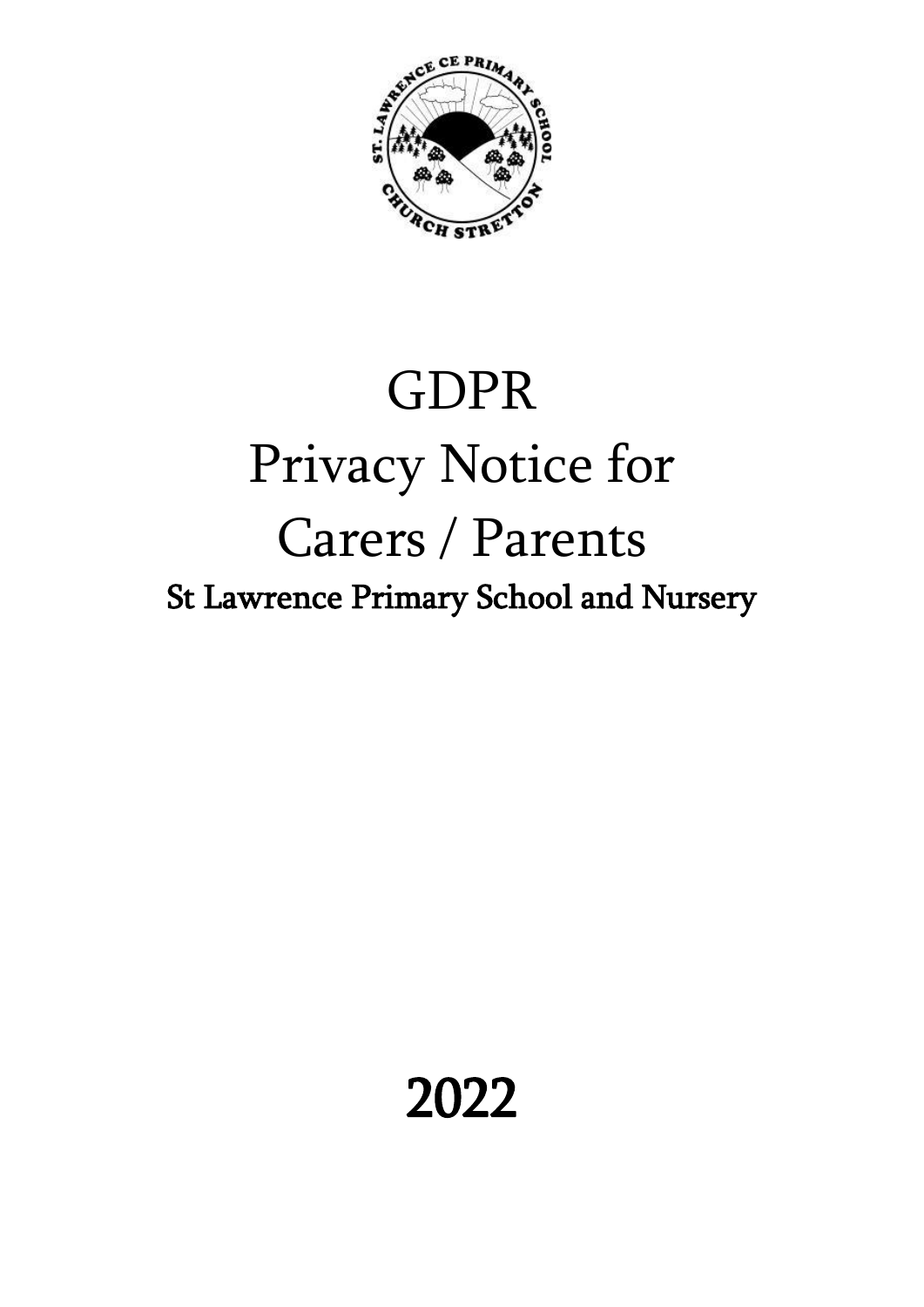#### Privacy notice for parents/carers

Under data protection law, individuals have a right to be informed about how the school uses any personal data that we hold about them. We comply with this right by providing 'privacy notices' (sometimes called 'fair processing notices') to individuals where we are processing their personal data.

This privacy notice explains how we collect, store and use personal data about pupils.

We, St Lawrence Primary School, are the 'data controller' for the purposes of data protection law.

Our data protection officer is

#### Mr Alan Brannen

[head@st-lawrenceprimary.co.uk](mailto:head@st-lawrenceprimary.co.uk) 

01694 722682

#### The personal data we hold

Personal data that we may collect, use, store and share (when appropriate) about pupils includes, but is not restricted to:

- Contact details, contact preferences, date of birth, identification documents
- Results of internal assessments and externally set tests
- Pupil and curricular records
- Characteristics, such as ethnic background, eligibility for free school meals, or special educational needs
- Exclusion information
- Details of any medical conditions, including physical and mental health
- Attendance information
- Safeguarding information
- Details of any support received, including care packages, plans and support providers
- Photographs
- CCTV images captured in school

We may also hold data about pupils that we have received from other organisations, including other schools, local authorities and the Department for Education.

#### Why we use this data

We use this data to:

• Support pupil learning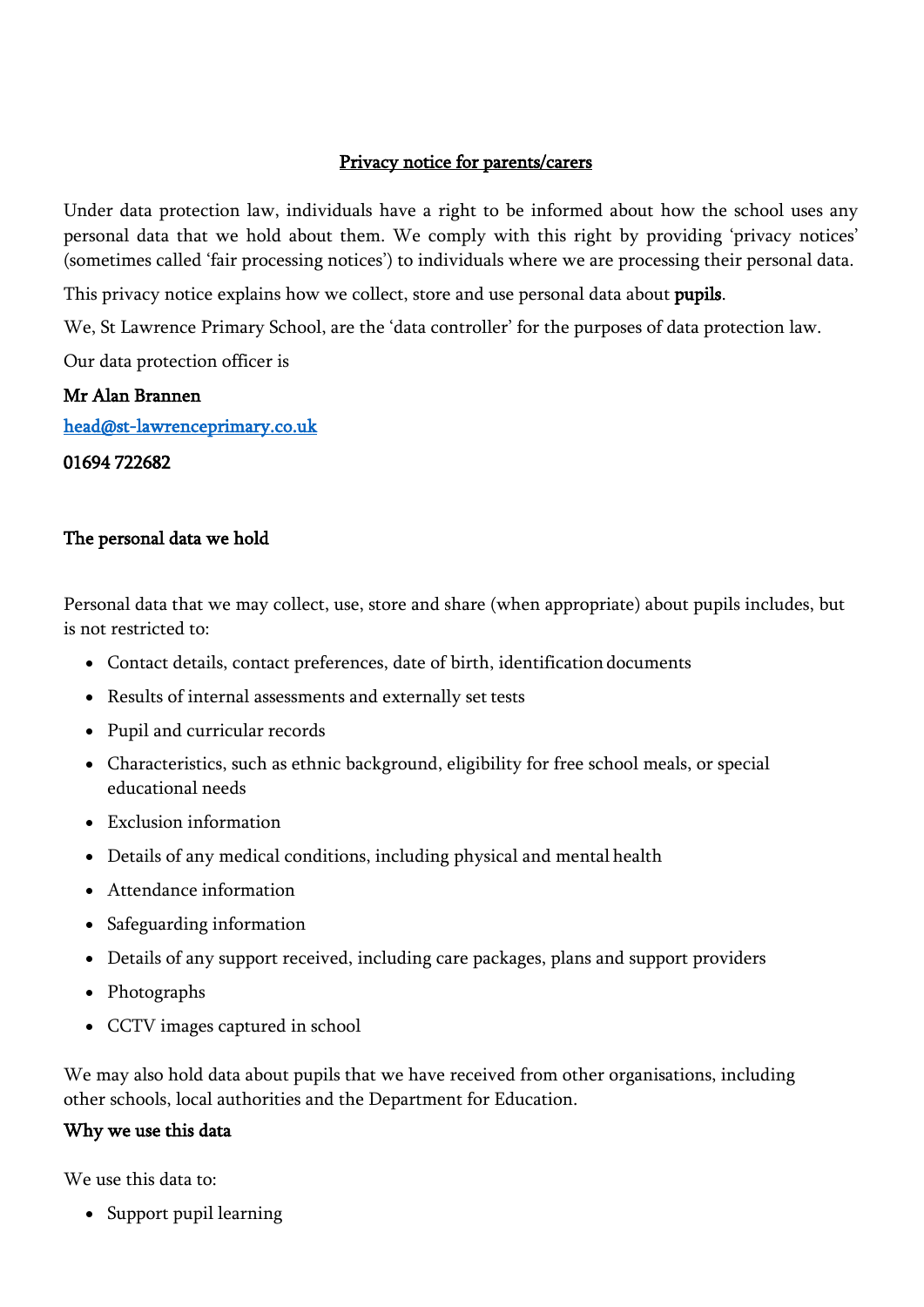- Monitor and report on pupil progress
- Provide appropriate pastoral care
- Protect pupil welfare
- Assess the quality of our services
- Administer admissions waiting lists
- Carry out research
- Comply with the law regarding data sharing

#### Our legal basis for using this data

We only collect and use pupils' personal data when the law allows us to. Most commonly, we process it where:

- We need to comply with a legal obligation
- We need it to perform an official task in the public interest

Less commonly, we may also process pupils' personal data in situations where:

- We have obtained consent to use it in a certain way
- We need to protect the individual's vital interests (or someone else's interests)

•

Where we have obtained consent to use pupils' personal data, this consent can be withdrawn at any time. We will make this clear when we ask for consent and explain how consent can be withdrawn.

Some of the reasons listed above for collecting and using pupils' personal data overlap, and there may be several grounds which justify our use of this data.

#### Collecting this information

While the majority of information we collect about pupils is mandatory, there is some information that can be provided voluntarily.

Whenever we seek to collect information from you or your child, we make it clear whether providing it is mandatory or optional. If it is mandatory, we will explain the possible consequences of not complying.

#### How we store this data

We keep personal information about pupils while they are attending our school. We may also keep it beyond their attendance at our school if this is necessary in order to comply with our legal obligations. Our records management policy sets out how long we keep information about pupils. Further details can also be obtained from the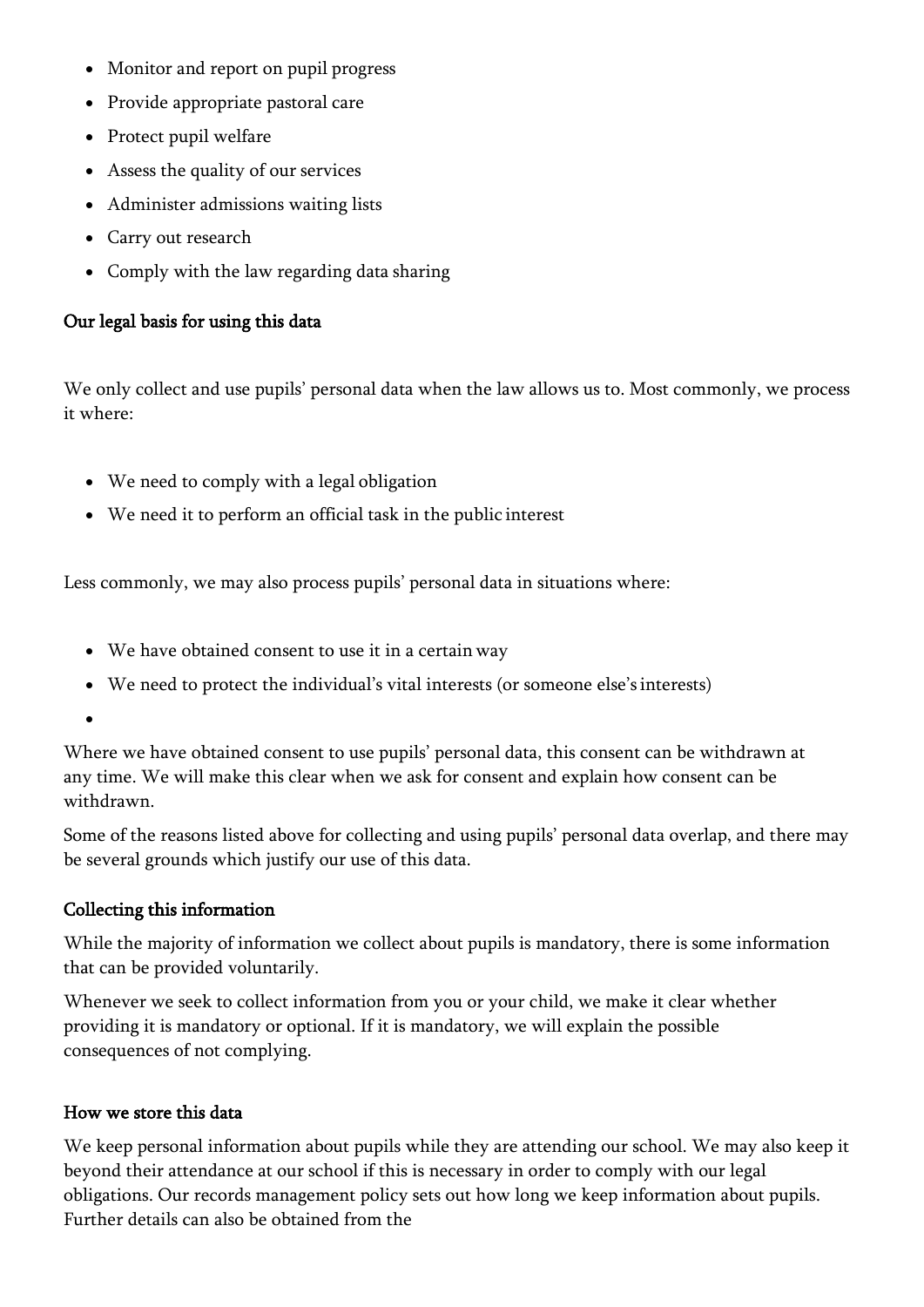### Data sharing

We do not share information about pupils with any third party without consent unless the law and our policies allow us to do so.

Where it is legally required, or necessary (and it complies with data protection law) we may share personal information about pupils with:

- Our local authority to meet our legal obligations to share certain information with it, such as safeguarding concerns and exclusions
- The Department for Education
- The pupil's family and representatives
- Educators and examining bodies
- Our regulator [specify as appropriate, e.g. Ofsted, Independent Schools Inspectorate]
- Suppliers and service providers (sQuid, Parentmail etc) to enable them to provide the service we have contracted them for
- Financial organisations
- Central and local government
- Our auditors
- Survey and research organisations
- Health authorities
- Security organisations
- Health and social welfare organisations
- Professional advisers and consultants
- Charities and voluntary organisations
- Police forces, courts, tribunals
- Professional bodies

#### National Pupil Database

We are required to provide information about pupils to the Department for Education as part of statutory data collections such as the school and early years census.

Some of this information is then stored in the [National Pupil Database \(](https://www.gov.uk/government/publications/national-pupil-database-user-guide-and-supporting-information)NPD), which is owned and managed by the Department and provides evidence on school performance to inform research.

The database is held electronically so it can easily be turned into statistics. The information is securely collected from a range of sources including schools, local authorities and exam boards.

The Department for Education may share information from the NPD with other organisations which promote children's education or wellbeing in England. Such organisations must agree to strict terms and conditions about how they will use the data.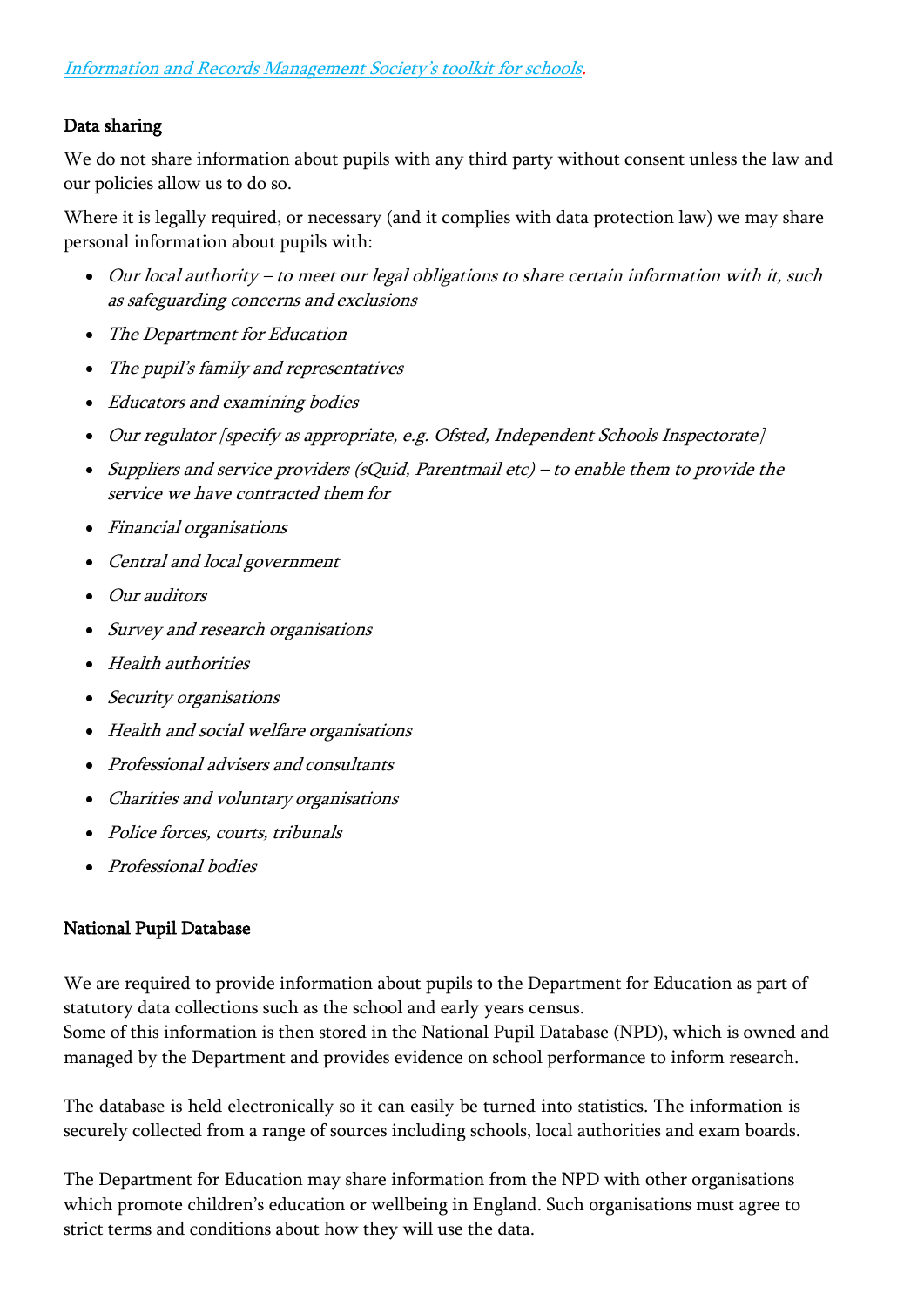For more information, see the Department's webpage on [how it collects and shares](https://www.gov.uk/data-protection-how-we-collect-and-share-research-data) [research data.](https://www.gov.uk/data-protection-how-we-collect-and-share-research-data)

You can also [contact the Department for Education w](https://www.gov.uk/contact-dfe)ith any further questions about the NPD.

#### Transferring data internationally

Where we transfer personal data to a country or territory outside the European Economic Area, we will do so in accordance with data protection law.

# Parents and pupils' rights regarding personal data

Individuals have a right to make a 'subject access request' to gain access to personal information that the school holds about them.

Parents/carers can make a request with respect to their child's data where the child is not considered mature enough to understand their rights over their own data (usually under the age of 12), or where the child has provided consent.

Parents also have the right to make a subject access request with respect to any personal data the school holds about them.

If you make a subject access request, and if we do hold information about you or your child, we will:

- Give you a description of it
- Tell you why we are holding and processing it, and how long we will keep itfor
- Explain where we got it from, if not from you or your child
- Tell you who it has been, or will be, shared with
- Let you know whether any automated decision-making is being applied to the data, and any consequences of this
- Give you a copy of the information in an intelligible form